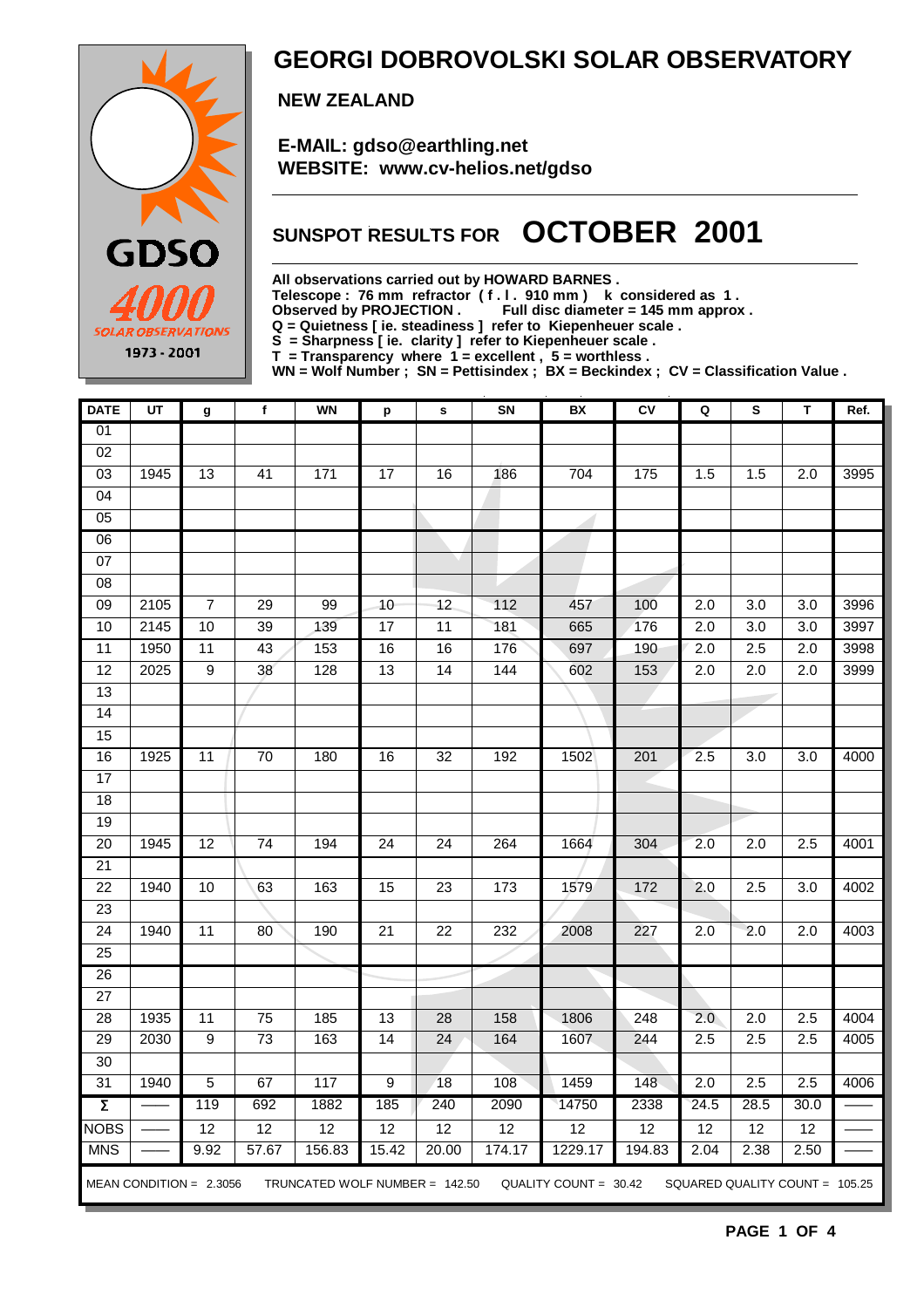#### **GEORGI DOBROVOLSKI SOLAR OBSERVATORY**



## **SUNSPOT DISTRIBUTION & INTER-SOL INDICES FOR OCTOBER 2001**

**All observations carried out by HOWARD BARNES .**

Telescope : 76 mm refractor (f. l. 910 mm).<br>Observed by PROJECTION . Full disc diam

Full disc diameter = 145 mm approx .

- **Q = Quietness [ ie. steadiness ] refer to Kiepenheuer scale .**
- **S = Sharpness [ ie. clarity ] refer to Kiepenheuer scale .**
- **T = Transparency where 1 = excellent , 5 = worthless .**

**IS = Inter-Sol Index .**

**gr = number of multi-spot groups .**

**grfp = number of umbræ within penumbræ within the groups (gr) .**

**grf = number of non-penumbral spots within the groups (gr) .**

**efp = number of single penumbral spots .**

**ef = number of single non-penumbral spots .**

| <b>DATE</b>         | UT   | IS              | gr                      | grfp            | grf             | efp             | ef              | $\mathbf Q$      | ${\bf s}$        | т                | Ref. |
|---------------------|------|-----------------|-------------------------|-----------------|-----------------|-----------------|-----------------|------------------|------------------|------------------|------|
| 01                  |      |                 |                         |                 |                 |                 |                 |                  |                  |                  |      |
| $\overline{02}$     |      |                 |                         |                 |                 |                 |                 |                  |                  |                  |      |
| $\overline{03}$     | 1945 | 49              | $\overline{8}$          | $\overline{23}$ | 13              | $\overline{2}$  | $\overline{3}$  | 1.5              | 1.5              | $\overline{2.0}$ | 3995 |
| 04                  |      |                 |                         |                 |                 |                 |                 |                  |                  |                  |      |
| $\overline{05}$     |      |                 |                         |                 |                 |                 | 4               |                  |                  |                  |      |
| $\overline{06}$     |      |                 |                         |                 |                 |                 |                 |                  |                  |                  |      |
| $\overline{07}$     |      |                 |                         |                 |                 |                 |                 |                  |                  |                  |      |
| 08                  |      |                 |                         |                 |                 |                 |                 |                  |                  |                  |      |
| 09                  | 2105 | $\overline{34}$ | 5 <sup>5</sup>          | 16              | 11              | $\overline{1}$  | $\mathbf{1}$    | 2.0              | 3.0              | 3.0              | 3996 |
| 10                  | 2145 | $\overline{47}$ | $\overline{8}$          | $\overline{27}$ | 10              | $\overline{1}$  | $\overline{1}$  | $\overline{2.0}$ | $\overline{3.0}$ | $\overline{3.0}$ | 3997 |
| $\overline{11}$     | 1950 | 50              | $\overline{7}$          | $\overline{24}$ | 15              | 3               | $\overline{1}$  | 2.0              | 2.5              | $\overline{2.0}$ | 3998 |
| 12                  | 2025 | 45              | $\overline{7}$          | $\overline{22}$ | 14              | $\overline{2}$  | $\overline{0}$  | 2.0              | $\overline{2.0}$ | $\overline{2.0}$ | 3999 |
| 13                  |      |                 |                         |                 |                 |                 |                 |                  |                  |                  |      |
| 14                  |      |                 |                         |                 |                 |                 |                 |                  |                  |                  |      |
| $\overline{15}$     |      |                 |                         |                 |                 |                 |                 |                  |                  |                  |      |
| 16                  | 1925 | 76              | 6                       | 35              | 30              | $\overline{3}$  | $\overline{2}$  | 2.5              | 3.0              | 3.0              | 4000 |
| 17                  |      |                 |                         |                 |                 |                 |                 |                  |                  |                  |      |
| 18                  |      |                 |                         |                 |                 |                 |                 |                  |                  |                  |      |
| 19                  |      |                 |                         |                 |                 |                 |                 |                  |                  |                  |      |
| 20                  | 1945 | 85              | 11                      | 49              | 24              | $\mathbf{1}$    | $\mathbf 0$     | 2.0              | 2.0              | 2.5              | 4001 |
| $\overline{21}$     |      |                 |                         |                 |                 |                 |                 |                  |                  |                  |      |
| 22                  | 1940 | 72              | 9                       | 39              | 23              | $\mathbf{1}$    | $\mathbf 0$     | 2.0              | 2.5              | 3.0              | 4002 |
| 23                  |      |                 |                         |                 |                 |                 |                 |                  |                  |                  |      |
| $\overline{24}$     | 1940 | 89              | 9                       | 56              | 22              | $\overline{c}$  | $\mathbf 0$     | 2.0              | 2.0              | 2.0              | 4003 |
| $\overline{25}$     |      |                 |                         |                 |                 |                 |                 |                  |                  |                  |      |
| 26                  |      |                 |                         |                 |                 |                 |                 |                  |                  |                  |      |
| $\overline{27}$     |      |                 |                         |                 |                 |                 |                 |                  |                  |                  |      |
| 28                  | 1935 | 81              | 6                       | 44              | 26              | $\sqrt{3}$      | $\overline{2}$  | 2.0              | 2.0              | 2.5              | 4004 |
| 29                  | 2030 | 80              | $\overline{7}$          | 47              | 24              | $\overline{2}$  | $\mathbf 0$     | 2.5              | 2.5              | 2.5              | 4005 |
| $\overline{30}$     |      |                 |                         |                 |                 |                 |                 |                  |                  |                  |      |
| 31                  | 1940 | $\overline{71}$ | $\overline{\mathbf{4}}$ | 49              | 17              | $\mathsf 0$     | $\mathbf{1}$    | 2.0              | 2.5              | 2.5              | 4006 |
| $\overline{\Sigma}$ |      | 779             | 87                      | 431             | 229             | 21              | $\overline{11}$ | 24.5             | 28.5             | 30.0             |      |
| <b>NOBS</b>         |      | 12              | $\overline{12}$         | $\overline{12}$ | $\overline{12}$ | $\overline{12}$ | $\overline{12}$ | $\overline{12}$  | $\overline{12}$  | 12               |      |
| <b>MNS</b>          |      | 64.92           | 7.25                    | 35.92           | 19.08           | 1.75            | 0.92            | 2.04             | 2.38             | 2.50             |      |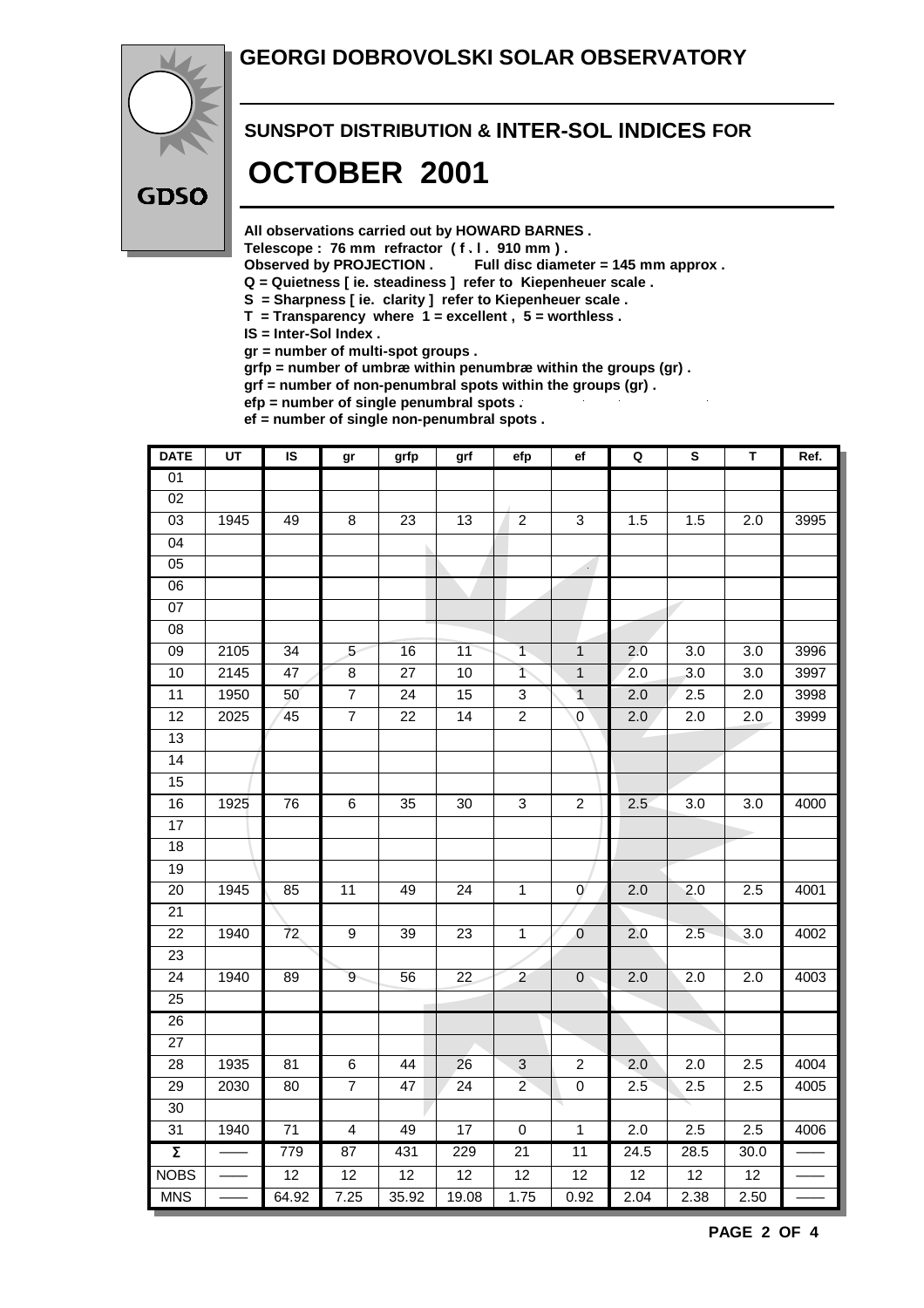

#### **SUNSPOT CENSUS BY CLASSIFICATION FOR**

## **OCTOBER 2001**

**All observations carried out by HOWARD BARNES .** Telescope : 76 mm refractor (f. l. 910 mm).<br>Observed by PROJECTION . Full disc diam Full disc diameter = 145 mm approx . **IF 2 OR MORE REGIONS ARE OF THE SAME CLASSIFICATION , THEN SUNSPOT COUNTS ARE SEPARATED BY SOLIDI ( / ) .**

| <b>DATE</b>                                     | UT   |                | Α            |                | В                  |                | $\mathbf{C}$   |                    | D                                     |                  | Е              |                | F                               |                           | G           |              | н              |                | J            |  |
|-------------------------------------------------|------|----------------|--------------|----------------|--------------------|----------------|----------------|--------------------|---------------------------------------|------------------|----------------|----------------|---------------------------------|---------------------------|-------------|--------------|----------------|----------------|--------------|--|
|                                                 |      | g              | f            | g              | f                  | g              | $\mathbf{f}$   | $\boldsymbol{g}$   | f                                     | $\boldsymbol{g}$ | f              | g              | f                               | $\boldsymbol{\mathsf{g}}$ | $\mathbf f$ | g            | f              | g              | $\mathbf{f}$ |  |
| 01                                              |      |                |              |                |                    |                |                |                    |                                       |                  |                |                |                                 |                           |             |              |                |                |              |  |
| 02                                              |      |                |              |                |                    |                |                |                    |                                       |                  |                |                |                                 |                           |             |              |                |                |              |  |
| 03                                              | 1945 | 3              | 1/1/1        | 1              | 2                  | $\mathbf{1}$   | 4              | $\sqrt{5}$         | 2/2/3/10/11                           | $\mathbf 0$      | 0              | 0              | 0                               | 0                         | 0           | 0            | 0              | 3              | 1/1/2        |  |
| 04                                              |      |                |              |                |                    |                |                |                    |                                       |                  |                |                |                                 |                           |             |              |                |                |              |  |
| 05                                              |      |                |              |                |                    |                |                |                    |                                       |                  |                |                |                                 |                           |             |              |                |                |              |  |
| 06                                              |      |                |              |                |                    |                |                |                    |                                       |                  |                |                |                                 |                           |             |              |                |                |              |  |
| 07                                              |      |                |              |                |                    |                |                |                    |                                       |                  |                |                |                                 |                           |             |              |                |                |              |  |
| 08                                              |      |                |              |                |                    |                |                |                    |                                       |                  |                |                |                                 |                           |             |              |                |                |              |  |
| 09                                              | 2105 | $\mathbf{1}$   | $\mathbf{1}$ | 0              | 0                  | $\overline{2}$ | 3/4            | 3                  | 3/8/9                                 | $\mathbf 0$      | $\mathbf 0$    | $\mathbf 0$    | $\mathbf 0$                     | $\mathbf 0$               | 0           | 0            | 0              | $\mathbf{1}$   | $\mathbf{1}$ |  |
| 10                                              | 2145 | $\mathbf{1}$   | $\mathbf{1}$ | 0              | 0                  | $\overline{3}$ | 2/2/4          | $\overline{4}$     | 3/4/6/14                              | $\mathbf{0}$     | $\overline{0}$ | $\mathbf 0$    | $\mathbf 0$                     | $\mathbf 0$               | 0           | 0            | 0              | $\overline{2}$ | 1/2          |  |
| 11                                              | 1950 | $\mathbf{1}$   | $\mathbf{1}$ | 0              | $\mathbf{0}$       | 3              | 4/4/4          | $\overline{4}$     | 5/7/7/8                               | 0                | $\overline{0}$ | $\mathbf 0$    | $\pmb{0}$                       | $\mathbf 0$               | 0           | 0            | 0              | 3              | 1/1/1        |  |
| 12                                              | 2025 | 0              | 0            | 0              | $\mathbf 0$        | $\overline{4}$ | 3/3/3/3        | 3                  | 6/6/12                                | 0                | 0              | $\mathbf 0$    | $\mathbf{0}$                    | $\mathbf 0$               | 0           | 0            | $\mathbf 0$    | $\overline{2}$ | 1/1          |  |
| 13                                              |      |                |              |                |                    |                |                |                    |                                       |                  |                |                |                                 |                           |             |              |                |                |              |  |
| 14                                              |      |                |              |                |                    |                |                |                    |                                       |                  |                |                |                                 |                           |             |              |                |                |              |  |
| 15                                              |      |                |              |                |                    |                |                |                    |                                       |                  |                |                |                                 |                           |             |              |                |                |              |  |
| 16                                              | 1925 | $\overline{2}$ | 1/1          | $\mathbf 0$    | $\mathbf 0$        | $\mathbf{1}$   | 6              | 3                  | 2/5/13                                | $\overline{2}$   | 7/32           | 0              | $\mathbf{0}$                    | $\mathbf 0$               | 0           | 0            | $\mathbf 0$    | 3              | 1/1/1        |  |
| 17                                              |      |                |              |                |                    |                |                |                    |                                       |                  |                |                |                                 |                           |             |              |                |                |              |  |
| 18                                              |      |                |              |                |                    |                |                |                    |                                       |                  |                |                |                                 |                           |             |              |                |                |              |  |
| 19                                              |      |                |              |                |                    |                |                |                    |                                       |                  |                |                |                                 |                           |             |              |                |                |              |  |
| 20                                              | 1945 | 0              | 0            | $\mathbf{0}$   | $\mathbf 0$        | 5              | 2/2/2/2/3      | 5                  | 6/7/8/11/17                           | $\mathbf 0$      | $\mathbf 0$    | $\mathbf 0$    | $\pmb{0}$                       | $\overline{1}$            | 13          | $\mathbf{1}$ | $\mathbf{1}$   | $\mathbf 0$    | 0            |  |
| 21                                              |      |                |              |                |                    |                |                |                    |                                       |                  |                |                |                                 |                           |             |              |                |                |              |  |
| 22                                              | 1940 | 0              | 0            | $\mathbf 0$    | $\mathbf{0}$       | 5              | 2/2/3/3/5      | 3                  | 6/8/15                                | 0                | $\mathbf{0}$   | $\mathbf 0$    | $\mathbf 0$                     | $\overline{1}$            | 18          | 0            | 0              | $\mathbf{1}$   | $\mathbf{1}$ |  |
| 23                                              |      |                |              |                |                    |                |                |                    |                                       |                  |                |                |                                 |                           |             |              |                |                |              |  |
| 24                                              | 1940 | $\pmb{0}$      | 0            | $\mathbf{1}$   | $\overline{c}$     | $\overline{2}$ | 3/4            | $\overline{4}$     | 4/8/16/21                             | $\mathbf{0}$     | $\mathbf 0$    | $\mathbf 0$    | $\pmb{0}$                       | $\overline{1}$            | 18          | $\mathbf{1}$ | $\overline{2}$ | $\overline{2}$ | 1/1          |  |
| 25                                              |      |                |              |                |                    |                |                |                    |                                       |                  |                |                |                                 |                           |             |              |                |                |              |  |
| 26                                              |      |                |              |                |                    |                |                |                    |                                       |                  |                |                |                                 |                           |             |              |                |                |              |  |
| 27                                              |      |                |              |                |                    |                |                |                    |                                       |                  |                |                |                                 |                           |             |              |                |                |              |  |
| 28                                              | 1935 | $\sqrt{2}$     | 1/1          | 1              | 3                  | $\overline{2}$ | 4/8            | $\overline{1}$     | $\overline{7}$                        | $\mathbf{1}$     | 25             | $\overline{1}$ | 23                              | $\mathbf 0$               | 0           | 0            | $\mathbf 0$    | 3              | 1/1/1        |  |
| 29                                              | 2030 | 0              | 0            | $\mathbf{1}$   | 4                  | $\sqrt{2}$     | 2/5            | $\overline{1}$     | 10                                    | $\overline{2}$   | 13/35          | $\pmb{0}$      | $\mathbf 0$                     | $\mathbf 0$               | 0           | $\mathbf{1}$ | $\mathbf{1}$   | $\overline{2}$ | 1/2          |  |
| 30                                              |      |                |              |                |                    |                |                |                    |                                       |                  |                |                |                                 |                           |             |              |                |                |              |  |
| 31                                              | 1940 | 1              | $\mathbf{1}$ | $\mathbf 0$    | $\mathbf 0$        | $\mathbf{1}$   | $\overline{c}$ | $\overline{2}$     | 11/12                                 | $\mathbf{1}$     | 41             | $\pmb{0}$      | $\pmb{0}$                       | $\mathbf 0$               | 0           | 0            | 0              | 0              | 0            |  |
| <b>TOTALS</b>                                   |      | 11             | 11           | $\overline{4}$ | 11                 | 31             | 103            | 38                 | 313                                   | $6\overline{6}$  | 153            | $\overline{1}$ | 23                              | 3 <sup>1</sup>            | 49 3        |              | $\overline{4}$ |                | 22 25        |  |
|                                                 |      |                |              |                |                    |                |                |                    | REGIONAL PERCENTAGES                  |                  |                |                |                                 |                           |             |              |                |                |              |  |
| A                                               |      |                | $\sf B$      |                | ${\bf C}$          |                | D              |                    | $\mathsf E$                           |                  | F              | G              | H                               |                           |             | J            |                |                | $\Sigma g$   |  |
| 9.2<br>$3.4\,$<br>26.1                          |      |                | 31.9         |                | $5.0\,$<br>$0.8\,$ |                |                | $2.5\,$<br>$2.5\,$ |                                       |                  |                | 18.5           |                                 |                           | 119         |              |                |                |              |  |
| $NOBS = 12$<br>$\overline{p / g}$ mean = 1.5614 |      |                |              |                |                    |                |                |                    | $\frac{1}{6}$ mean = 6.1467           |                  |                |                |                                 |                           |             |              |                |                |              |  |
|                                                 |      |                |              |                |                    |                |                |                    |                                       |                  |                |                |                                 |                           |             |              |                |                |              |  |
|                                                 |      |                |              |                |                    |                |                |                    | $\overline{p}$ / g mean = 1.5546      |                  |                |                | $\frac{1}{1}$ / g mean = 5.8151 |                           |             |              |                |                |              |  |
|                                                 |      |                |              |                |                    |                |                |                    | GROUP COMPLEXITY INDEX (GCI) = 7.3697 |                  |                |                |                                 |                           |             |              |                |                |              |  |